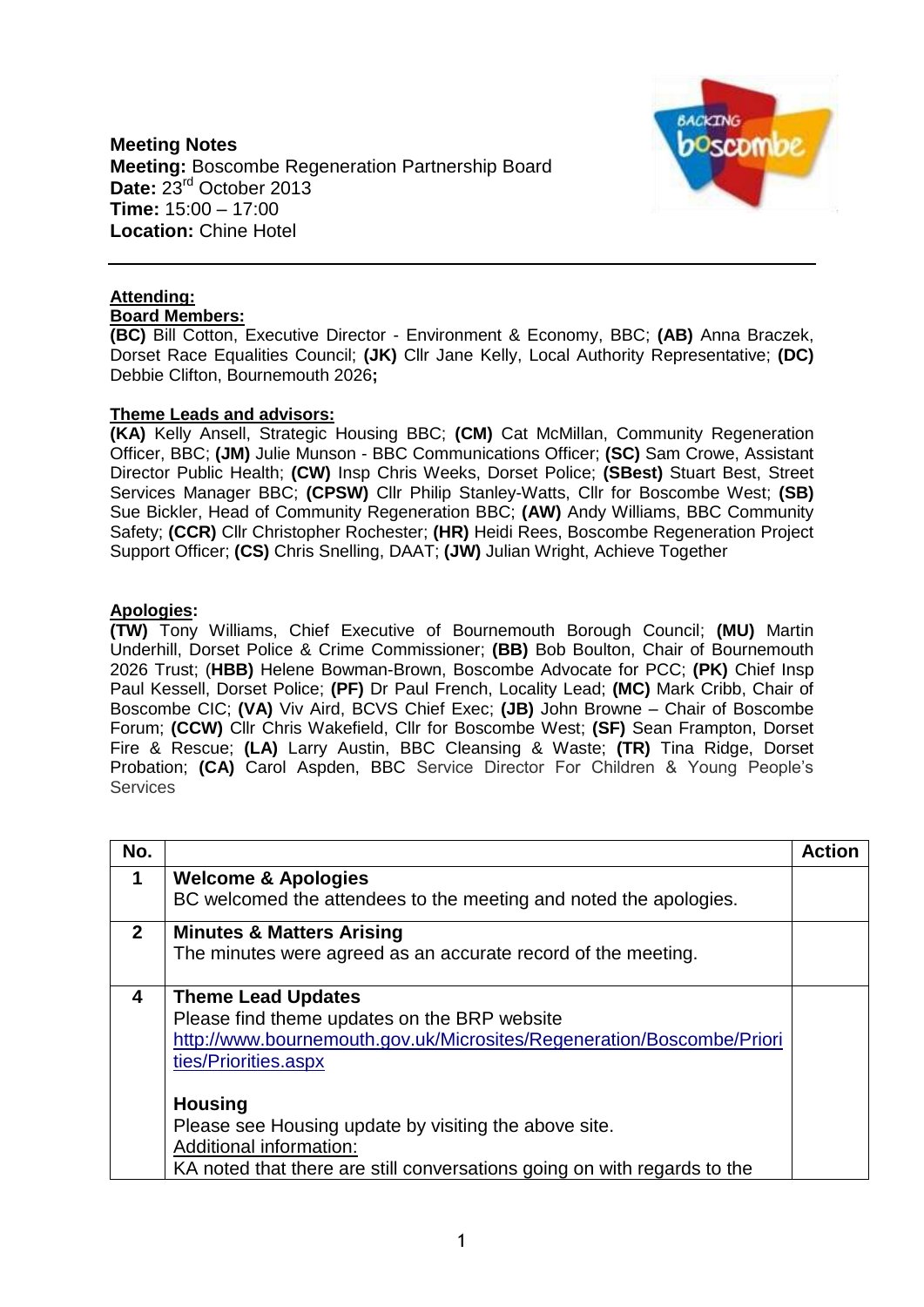Argos site.

It was noted that there will be a presentation on the Community Finance initiative at the December board and KA suggested that there should also be a focus on the Housing theme at this meeting. These will be added to the next agenda. **HR**

KA noted that the Council have now purchased two HMO's and completion on a third property is imminent. Work has begun on the first HMO purchase.

Operation Galaxy will be covered in more detail under the Housing focus at the next meeting.

CPSW raised a concern over the security of the Argos site whilst it is empty. CM noted that although this is the responsibility of the owners, that she would highlight this concern to them. **CM** 

# **Employment & Enterprise**

Please see E&E update by visiting the above site.

Additional information:

SB noted thanks to ST for her work on bringing together the Great Exhibition of Boscombe event.

CPST asked if there will be a similar event next year and CM confirmed that the intention is to hold this event again in 2014.

CM noted that ST has been employed to be the ReCreate Project Officer.

# **Education & Attainment**

Julian Wright was welcomed to the Board.

CM gave an overview of what's been happening with this theme for the benefit of the Board and also the new Theme lead Julian Wright**.** JW gave an overview of Achieve Together. The project is part funded by JP Morgan. This is an initiative delivered by three education charities working together to develop practical ways to attract, retain and develop excellent teachers, middle leaders and heads to raise standards in schools in lowincome communities. This programme will be running in Boscombe & West Howe and are currently working with 7-8 schools within the Bournemouth area.

### **Crime**

Please see Crime update by visiting the above site.

Additional information:

The installation date for the Police Contact Box has slipped slightly. Hopefully it will be installed at the beginning of December.

CW noted that at the last Atlas meeting there were discussions around Boscombe having a Community Justice Panel. This was brought to the attention of the group by the PCC. CW has done some research into this and it was noted that the panel was trialled in Winton but has not really taken off. It has however worked very well in Bridport. Some members of the Atlas group will visit Bridport to see how it works and report back to the group for further discussions.

ANPR – CA noted that as soon as it has been signed off, equipment will be purchased and the system will be begin.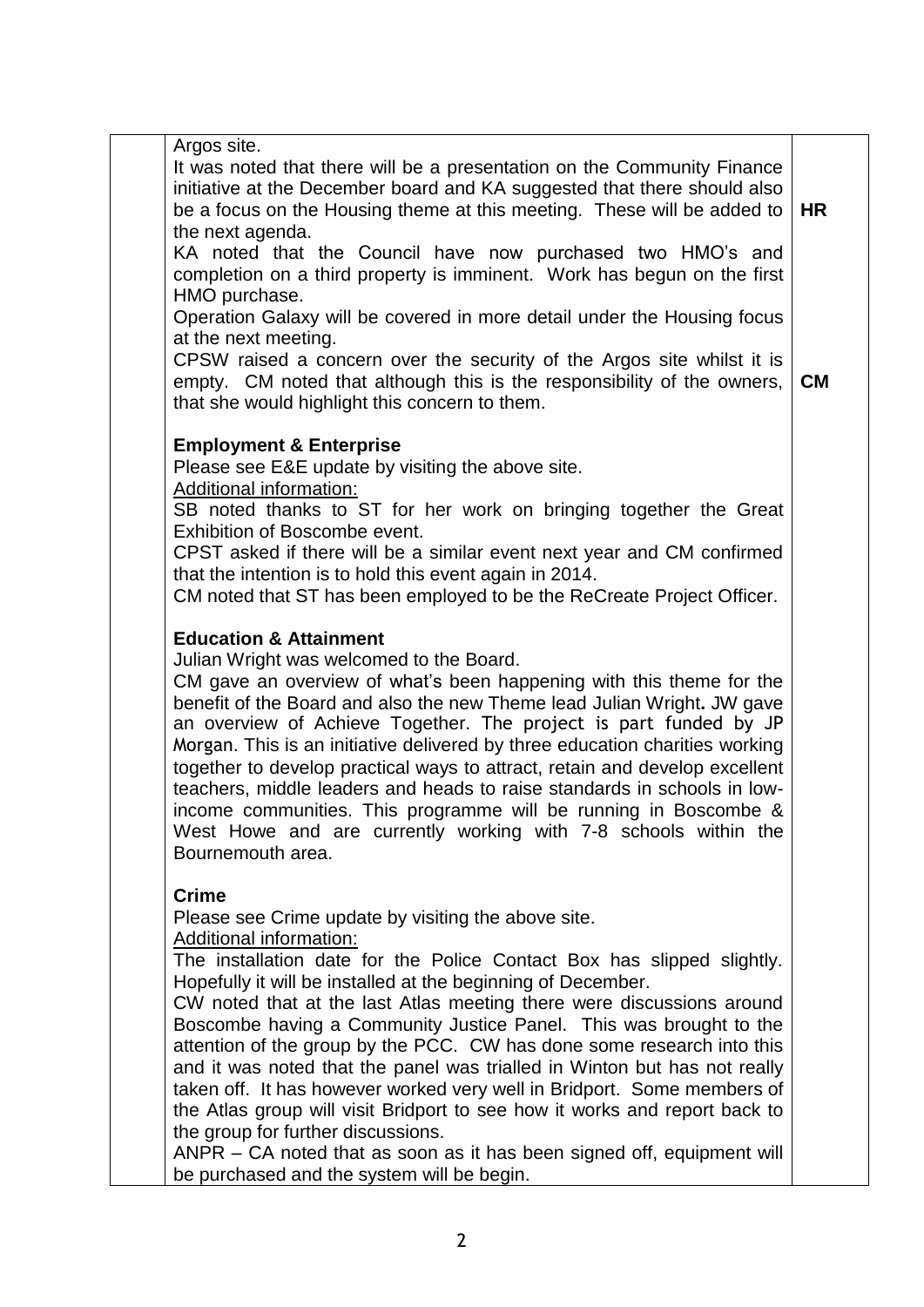| CPST noted that he has had some complaints regarding ASB in the area<br>of the bus station. CW will forward this information on to officers working | <b>CW</b> |
|-----------------------------------------------------------------------------------------------------------------------------------------------------|-----------|
| in that area.                                                                                                                                       |           |
| <b>Operation Planet</b>                                                                                                                             |           |
| Please see Crime update by visiting the above site.                                                                                                 |           |
| <b>Environment</b>                                                                                                                                  |           |
| Please see Environment update by visiting the above site.<br>Additional information:                                                                |           |
| CM noted that there has been mixed feedback so far regarding the Local                                                                              |           |
| Sustainable Transport Fund consultations for work in Boscombe. Part of                                                                              |           |
| this is the closure of one end of the Crescent. There has mostly been                                                                               |           |
| positive feedback ion relation to the Precinct.                                                                                                     |           |
|                                                                                                                                                     |           |
| SBest noted that at the beginning of November, Community Payback                                                                                    |           |
| placements will be coming in Monday to Friday as well as the weekends.                                                                              |           |
| DC noted that B2026 are working with Borough of Poole looking at having                                                                             |           |
| car charging points across the conurbation. There will hopefully be a<br>charging point in Gladstone Mews.                                          |           |
|                                                                                                                                                     |           |
| <b>Health</b>                                                                                                                                       |           |
| Please see Health update by visiting the above site.                                                                                                |           |
| Additional information:                                                                                                                             |           |
| SC noted that the number of Health Checks being performed is still lower                                                                            |           |
| than expected and there is a need to be more creative around                                                                                        |           |
| encouraging people to participate. SC noted that he has spoken with Dr                                                                              |           |
| French who will be pushing this forward with the practices that have yet to                                                                         |           |
| perform Health Checks. If there is no improvement in quarter 3, another<br>model will be looked at.                                                 |           |
|                                                                                                                                                     |           |
| SC also noted that for the $27th$ November event, a company have been                                                                               |           |
| secured to perform Health Checks on the day. Some by appointment and                                                                                |           |
| some off the street.                                                                                                                                |           |
|                                                                                                                                                     |           |
| There is a possibility of working with AFC Bournemouth and SC will be<br>meeting with the club to discuss this further.                             |           |
|                                                                                                                                                     |           |
| It was noted that the Health group have been approached by                                                                                          |           |
| 'Groundworks' to see if the partnership will support their bid to the Health                                                                        |           |
| & Social Volunteer Fund. This is to support volunteers with creating                                                                                |           |
| community growing spaces in Boscombe & West Howe. (Action) CM will                                                                                  | <b>CM</b> |
| draft a supporting letter which will then be sent to Tony Williams for                                                                              |           |
| signing.                                                                                                                                            |           |
| <b>Communications</b>                                                                                                                               |           |
| <b>Recent activity</b>                                                                                                                              |           |
| There have been press releases issued for the start of demolition at the                                                                            |           |
| Gladstone Mews site, Boscombe photo competition, HMO purchase and                                                                                   |           |
| conversion and the precinct consultation. BH Life has published a piece                                                                             |           |
|                                                                                                                                                     |           |